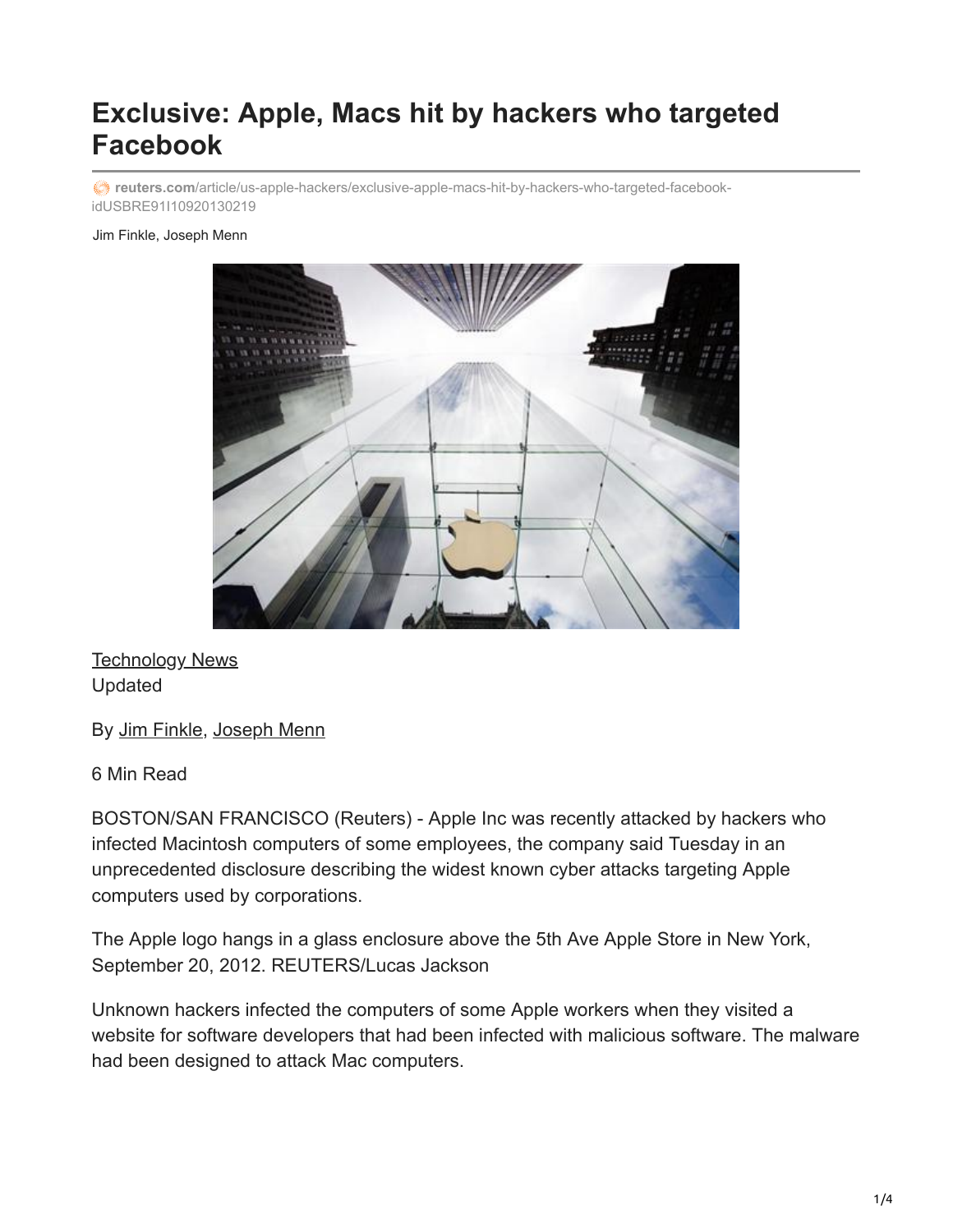The same software, which infected Macs by exploiting a flaw in a version of Oracle Corp's Java software used as a plug-in on Web browsers, was used to launch attacks against Facebook, which the social network disclosed on Friday.

The malware was also employed in attacks against Mac computers used by "other companies," Apple said, without elaborating on the scale of the assault.

Twitter, which disclosed that it had been breached February 1 and that hackers might gave accessed some information on about 250,000 users, was hit in the same campaign, according to a person close to the investigation.

Another person briefed on the case said that hundreds of companies, including defense contractors, had been infected with the same malicious software. Though this person said that the malware could have originated from China, there was no proof.

"This is a new campaign. It's not like the other ones you read about where everyone can tell it's China," the first person said.

Investigations into the breaches are ongoing. It was not immediately clear when the attacks had begun, the extent to which the hackers had succeeded in stealing data from targeted systems, or whether all infected machines have been identified.

The malware was distributed at least in part through a site aimed at iPhone developers, which might still be infecting visitors who haven't disabled Java in their browser, the person close to the case said. There is a version that infects computers running Microsoft Windows as well.

## Related Coverage

Security firm F-Secure wrote that the attackers might have been trying to get access to the code for apps on smartphones, seeking a way to infect millions of end-users. It urged developers to check their source code for unintended changes.

Apple disclosed the breach as tensions are heating up over U.S. allegations that the Chinese military engages in cyber espionage on U.S. companies.

U.S. cyber security firm Mandiant reported over the weekend that it has uncovered evidence that the Chinese military is behind a slew of cyber attacks on U.S. businesses. The White House said it has repeatedly raised concerns about Chinese cyber theft with Beijing.

The breaches described by Apple mark the highest-profile cyber attacks to date on businesses running Mac computers. Hackers have traditionally focused on attacking machines running the Windows operating system, though they have gradually turned their attention to Apple products over the past couple of years as the company gained market share over Microsoft Corp.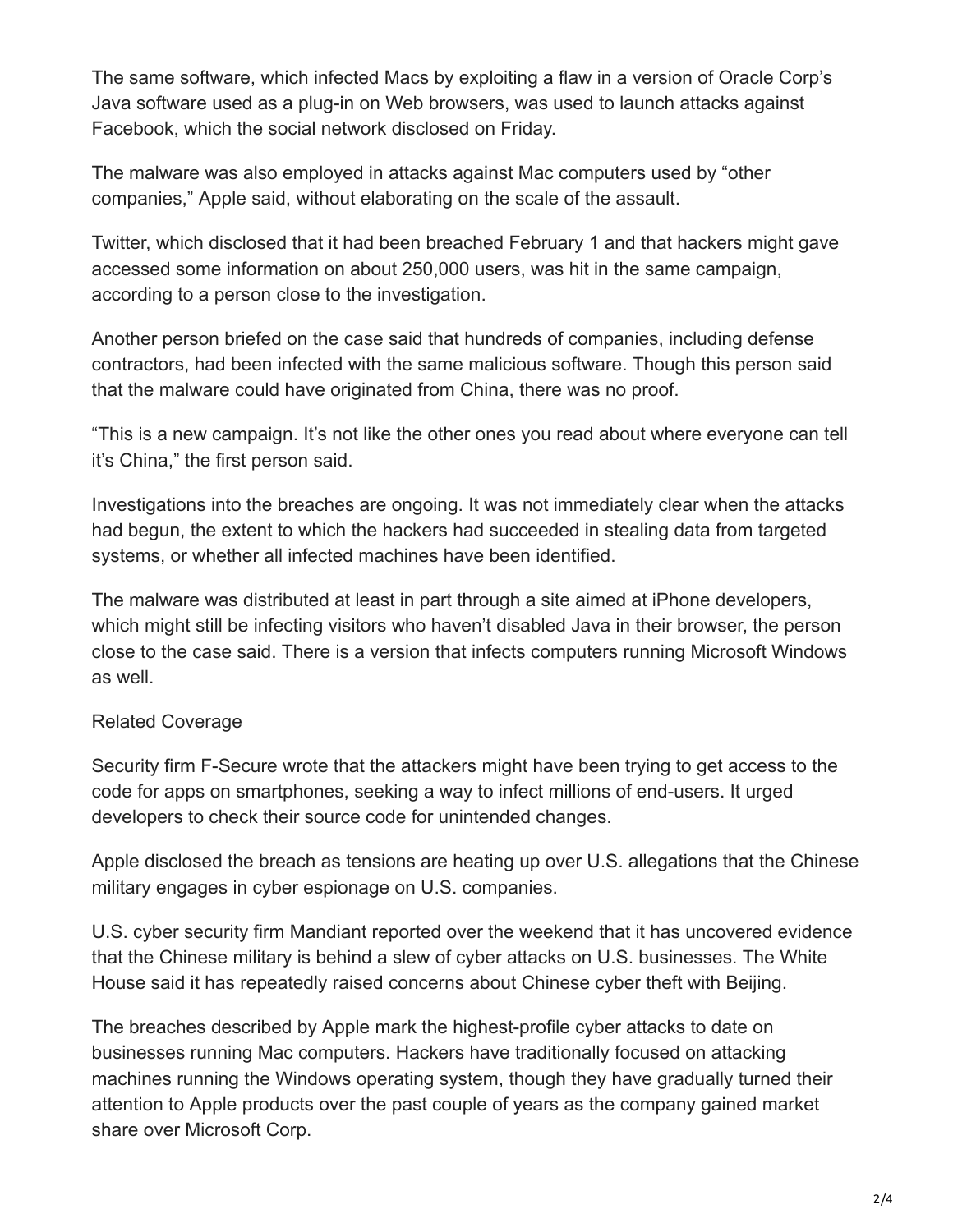"This is the first really big attack on Macs," said the source, who declined to be identified because the person was not authorized to discuss the matter publicly. "Apple has more on its hands than the attack on itself."

Charlie Miller, a prominent expert on Apple security who is co-author of the Mac Hacker's Handbook, said the attacks show that criminal hackers are investing more time studying the Mac OS X operating system so they can attack Apple computers.

For example, he noted, hackers recently figured out a fairly sophisticated way to attack Macs by exploiting a flaw in Adobe Systems Inc's Flash software.

"The only thing that was making it safe before is that nobody bothered to attack it. That goes away if somebody bothers to attack it," Miller said.

## **NATIONAL SECURITY**

Cyber security attacks have been on the rise. In last week's State of the Union address, U.S. President Barack Obama issued an executive order seeking better protection of the country's critical infrastructure from cyber attacks.

White House spokesman Jay Carney told reporters on Tuesday that the Obama administration has repeatedly taken up its concerns about Chinese cyber theft with Beijing, including the country's military. There was no indication as to whether the group described by Mandiant was involved in the attacks described by Apple and Facebook.

An Apple spokesman declined to specify how many companies had been breached in the campaign targeting Macs, saying he could not elaborate further on the statement it provided.

"Apple has identified malware which infected a limited number of Mac systems through a vulnerability in the Java plug-in for browsers. The malware was employed in an attack against Apple and other companies, and was spread through a website for software developers," the statement said.

"We identified a small number of systems within Apple that were infected and isolated them from our network. There is no evidence that any data left Apple," it continued.

The statement said Apple was working closely with law enforcement to find the culprits, but the spokesman would not elaborate. The Federal Bureau of Investigation declined to comment.

Apple said it plans to release a piece of software on Tuesday that customers can use to identify and repair Macs infected with the malware used in the attacks.

Editing by Andre Grenon, Edwin Chan and Richard Chang

Our Standards: [The Thomson Reuters Trust Principles.](http://thomsonreuters.com/en/about-us/trust-principles.html)